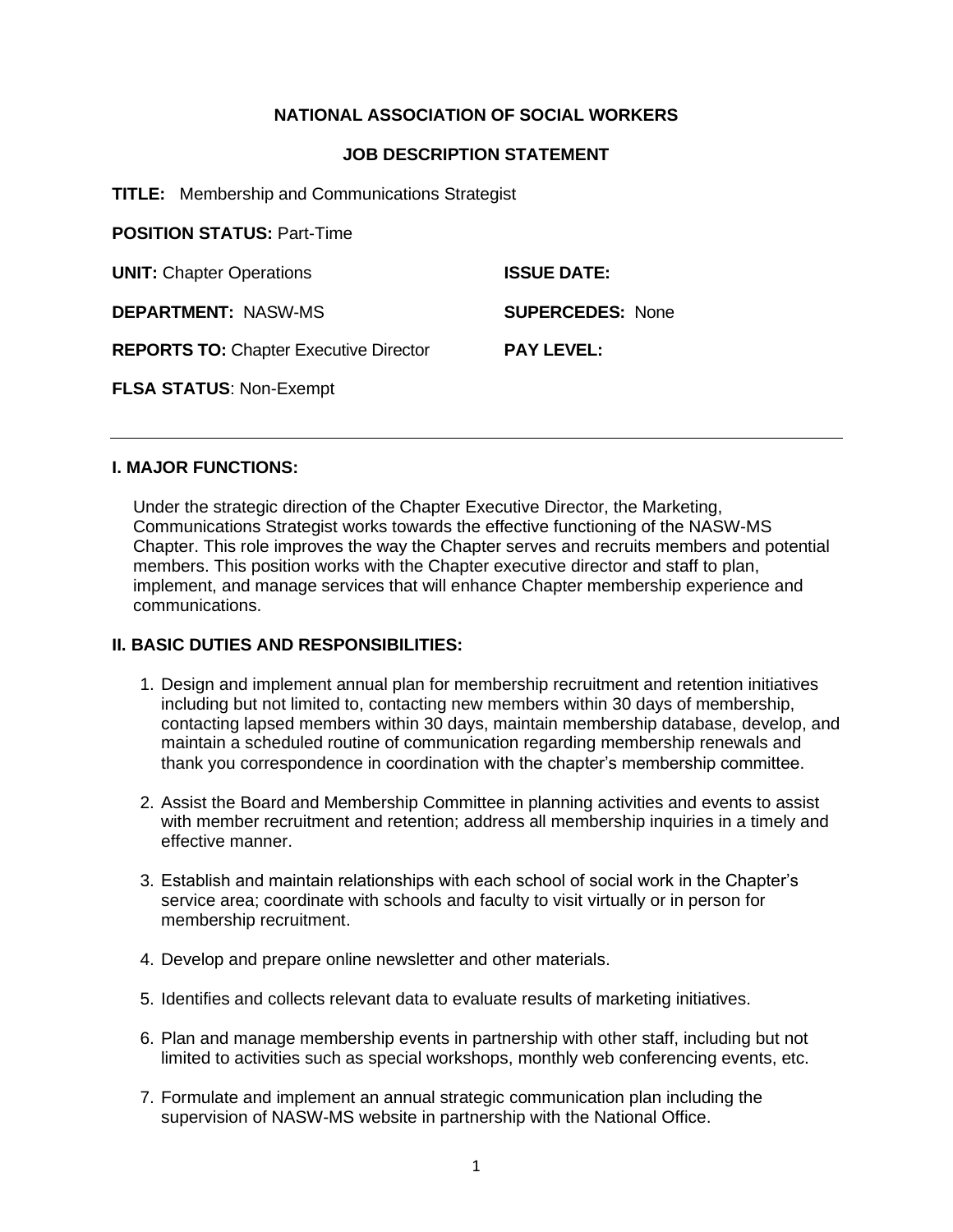- 8. Develop and manage NASW-MS social media strategy and postings on all platforms, oversees the production of audio and/or video media, serves in a public relations capacity by coordinating press releases, media advisories, ensuring letters to the editor and position statements and other external communications as well as coordinating advertising for chapter publications as approved by the executive director.
- 9. Leads chapter communication under the direction of the Executive Director while ensuring consistent branding, writing, editing, and messaging in all materials.
- 10. Ability to work independently in a self-motivated capacity and multi-task within a fastpaced environment which includes changing and/or competing priorities; assists with answering the telephone.
- 11. Collaborates with Chapter Executive Director, other staff members; may supervise student interns as well as partnering with and/or directing some of the work of volunteers.
- 12. Participates in special projects as needed; work may include nights and weekends.
- 13. Other duties as assigned by the Chapter Executive Director

### **III. MINIMUM WORK REQUIREMENTS:**

### **Skills:**

- 1. Excellent verbal and written communications skills, including the ability to effectively communicate to a wide range of audience members
- 2. Expertise in web conferencing and oral communication skills; experience with social media
- 3. Ability to manage time effectively, develop and adhere to timelines and deliver various projects according to plan design
- 4. Ability to plan, organize, and manage a wide array of business-related services including building and maintaining cooperative business relationships and manage the process from content generation to presentation to a variety of audiences
- 5. Strong problem identification skills, including the ability to problem solve and generate creative solutions, exercise common sense and sound judgment, and make effective decisions based on accurate and timely analyses
- 6. Detailed oriented and the ability to think critically

## **Knowledge:**

- 1. Bachelor's degree is required, preference for a relevant field of study such as Communication, Marketing, or Social Work
- 2. Knowledge of Microsoft Office products and web-conferencing software preferred

### **Experience**: